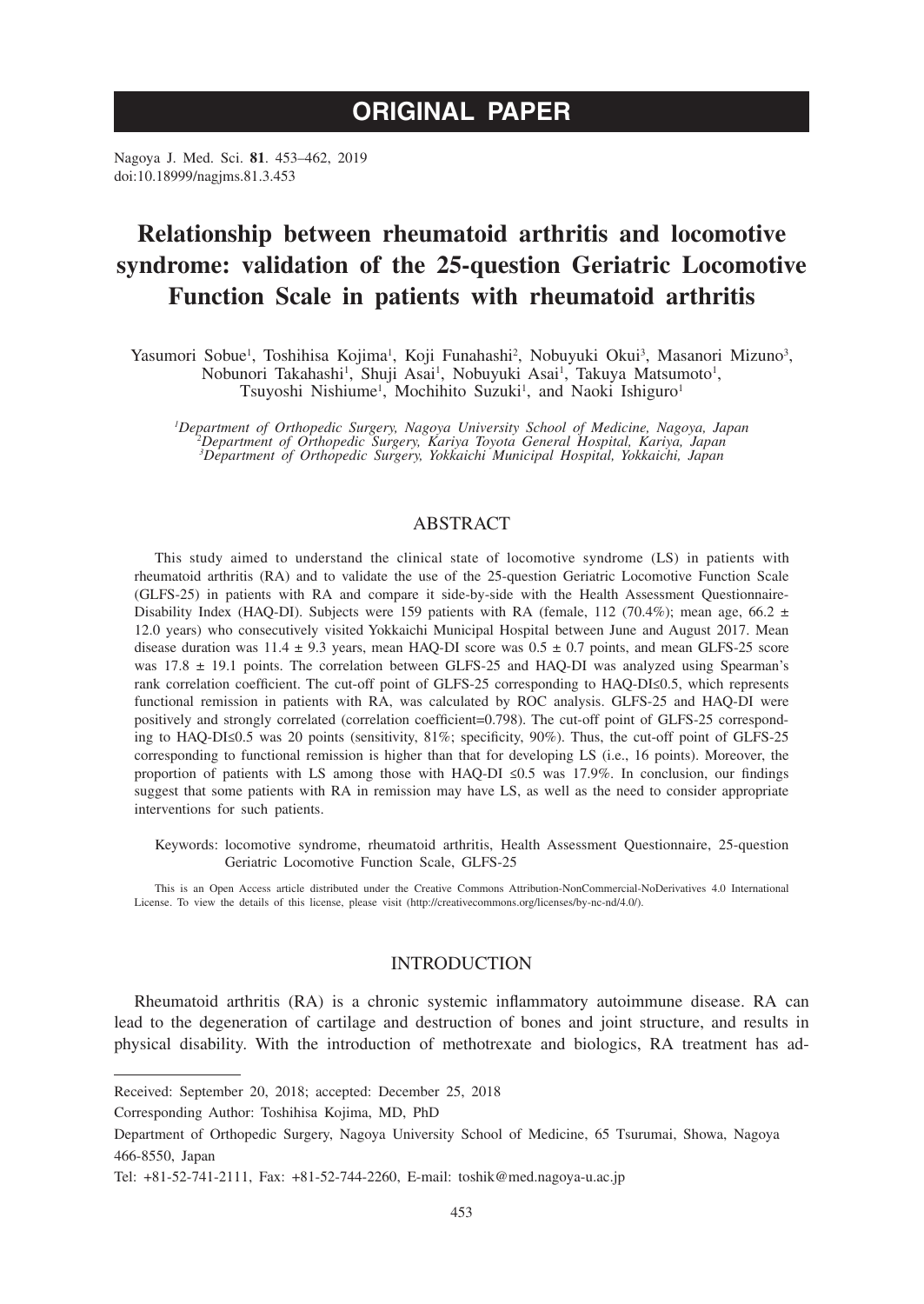vanced significantly, and clinical remission and functional remission are achieved in many cases.<sup>1</sup>

Locomotive syndrome (LS) is a concept that was proposed by the Japanese Orthopedic Association in 2007 and relates to a condition of reduced mobility due to the dysfunction of bones, joints, and muscles.<sup>2,3</sup> Osteoarthritis, fragility fracture accompanying osteoporosis, and degenerative spondylosis are representative diseases of LS. LS can be considered a general disease, given that 47 million people in Japan suffer from osteoarthritis and osteoporosis.4-8 RA is one of the causative diseases of LS, since rapid joint damage, especially in the lower limbs, can reduce mobility from a young age.

Japan has a rapidly aging population, and a substantial elderly population. The population of aging patients with RA is also increasing,<sup>9</sup> suggesting that the susceptibility of this population to LS is also likely to increase. Thus, strategies to prevent LS are all the more important. Yet, only a few studies have assessed the relationship between RA and LS.10

The present study aimed to understand the clinical state of LS in patients with RA and to clarify the relationship between physical function and LS in these patients by comparing two assessment tools: the 25-question Geriatric Locomotive Function Scale (GLFS-25) and the Health Assessment Questionnaire-Disability Index (HAQ-DI).

## MATERIALS AND METHODS

#### *Subjects*

Subjects of this study were 159 patients with RA who consecutively visited Yokkaichi Municipal Hospital between June and August 2017. All patients fulfilled the 2010 American College of Rheumatology (ACR)/European League Against Rheumatism (EULAR) classification criteria.11 Documented subject characteristics included age, disease duration, sex, Steinbrocker classification stage and functional class, drug therapy (prednisone, methotrexate, biologics), rheumatoid factor, C-reactive protein (CRP), matrix metalloproteinase-3 (MMP-3), swollen and tender joint count, subject's assessment of pain visual analog scale (VAS), subject's global assessment of disease activity VAS, physician's global assessment of disease activity VAS, Disease Activity Score 28- CRP (DAS28-CRP), HAQ-DI, and GLFS-25. DAS28-CRP was categorized as follows: remission (DAS28-CRP<2.3); LDA, low disease activity (2.3≤DAS28-CRP<2.7); MDA, moderate disease activity (2.7≤DAS28-CRP≤4.1); and HDA, high disease activity (4.1<DAS28-CRP).<sup>12,13</sup>

HAQ-DI is widely used as an index of functional remission in patients with RA. HAQ-DI is a patient-based questionnaire consisting of eight categories (Dressing and grooming, Arising, Eating, Walking, Hygiene, Reaching, Gripping, and Other activities) and 20 questions in total,<sup>14,15</sup> and is used to assess the degree of disability.16 Response coding scores are as follows: "without any difficulty"  $=0$ , "with some difficulty"  $=1$ , "with much difficulty"  $=2$ , and "unable to do" =3. HAQ-DI is calculated as the average of the highest score of questions in each category. Calculated scores range from 0 to 3 points.<sup>14,15</sup> HAQ-DI≤0.5 reflects minimal disease activity<sup>17</sup> and, according to some studies, functional remission.<sup>18-20</sup> Therefore, HAQ-DI≤0.5 was defined as functional remission in the present study.

GLFS-25 is a screening tool developed for the early detection of LS. The scale consists of 25 questions in total, including four questions regarding pain during the last month and 21 questions about daily life (movement-related difficulty, usual care, social activities, cognition) during the last month.<sup>21</sup> The scale is based on a five-point system, with 0 points for no impairment to 4 points for severe impairment. Total scores range from 0 (no symptom) to 100 (most severe) points.21 LS grade is defined as follows: GLFS-25<7 points corresponds to Stage 0; 7–15 points corresponds to Stage 1; and  $\geq 16$  points corresponds to Stage 2.<sup>3</sup> "Stage 1" marks the beginning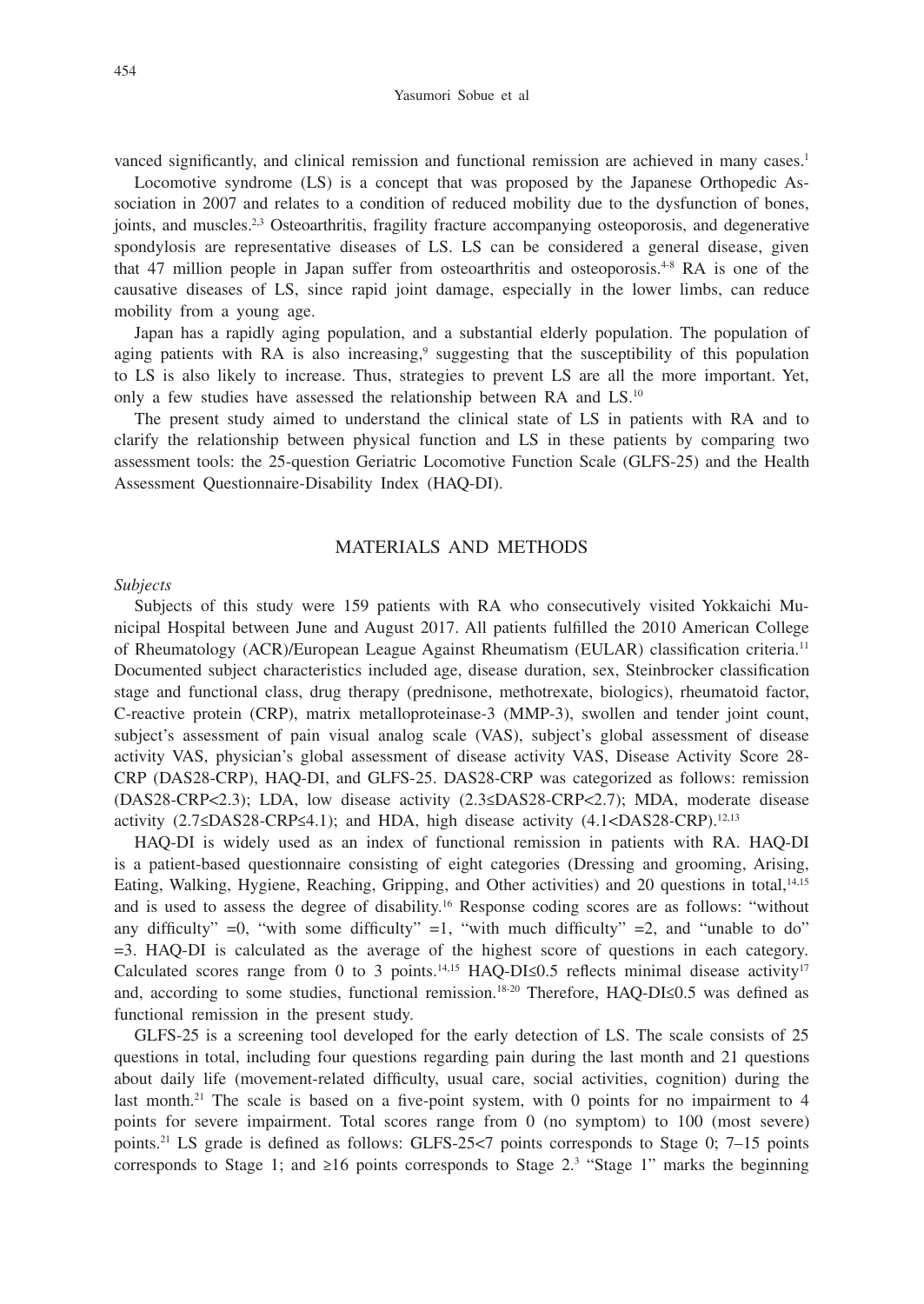of the decline in mobility function and "Stage 2" reflects progression of the decline.3 Seichi et al reported on the reliability and validity of GLFS-25, and set a cut-off of 16 points for identifying LS, i.e., Stage 2. This cut-off point was derived from an analysis of the relationship between GLFS-25 and locomotion dysfunction in elderly people.<sup>21</sup>

This study was approved by the Ethics Committee of Nagoya University School of Medicine (2017-0271) and Yokkaichi Municipal Hospital (2017-29). This study involved retrospective research. Therefore, rather than obtaining consent from each participant, we disclosed information pertaining to the study at the cooperating facilities according to the procedure stipulated by the Ethics Committee.

## *Statistical Analysis*

Statistical analyses were performed with EZR (Saitama Medical Center, Jichi Medical University, Saitama, Japan; http://www.jichi.ac.jp/saitama-sct/SaitamaHP.files/statmed.html), a graphical user interface for R (The R Foundation for Statistical Computing, Vienna, Austria)<sup>22</sup> and SPSS version 24 software (IBM Corp.). P<0.05 was considered statistically significant.

Continuous variables were expressed as mean and standard deviation (SD). Ordinal variables and categorical variables were expressed as percentages and analyzed using Fisher's exact test. The proportion of patients in each LS stage by age group was calculated and analyzed using the Cochran-Armitage trend test. Correlations between patient characteristics and HAQ-DI and GLFS-25, and between each HAQ-DI category and GLFS-25, were analyzed using Spearman's rank correlation coefficient. Univariate analysis of variance was used and estimated marginal means were calculated with patient characteristics as covariates, and mean scores of GLFS-25 for each age group or for each HAQ-DI score (i.e., 0, 1, 2, or 3) were analyzed using multiple comparisons with Bonferroni's correction. Receiver operating characteristic (ROC) curves were generated to assess associations between GLFS-25 and the achievement of HAQ-DI≤0.5. The best cut-off point was identified as the maximum point of the Youden index, which was calculated using the following formula: Youden index = sensitivity + specificity  $-1$ .

### RESULTS

Subject characteristics are summarized in Table 1. There were 159 subjects, of whom 112 (70.4%) were female. The mean age was 66.2 years, and the mean disease duration was 11.4 years. There were 72 subjects (45.3%) who achieved remission of disease activity and 19 subjects (12.0%) with high disease activity.

A scatter plot of GLFS-25 versus HAQ-DI is shown in Fig. 1. Associations between subject characteristics and HAQ-DI and GLFS-25 are shown in Table 2. Among the assessed characteristics, the highest correlation coefficient was observed between HAQ-DI and GLFS-25 (0.798). Correlation coefficients of VAS (in particular, subject global VAS) and DAS28-CRP were higher than those of most of the other assessed characteristics for both HAQ-DI and GLFS-25. Correlation coefficients of VAS and DAS28-CRP for GLFS-25 tended to be higher than those for HAQ-DI. The correlation coefficient of CRP tended to be low for both GLFS-25 and HAQ-DI.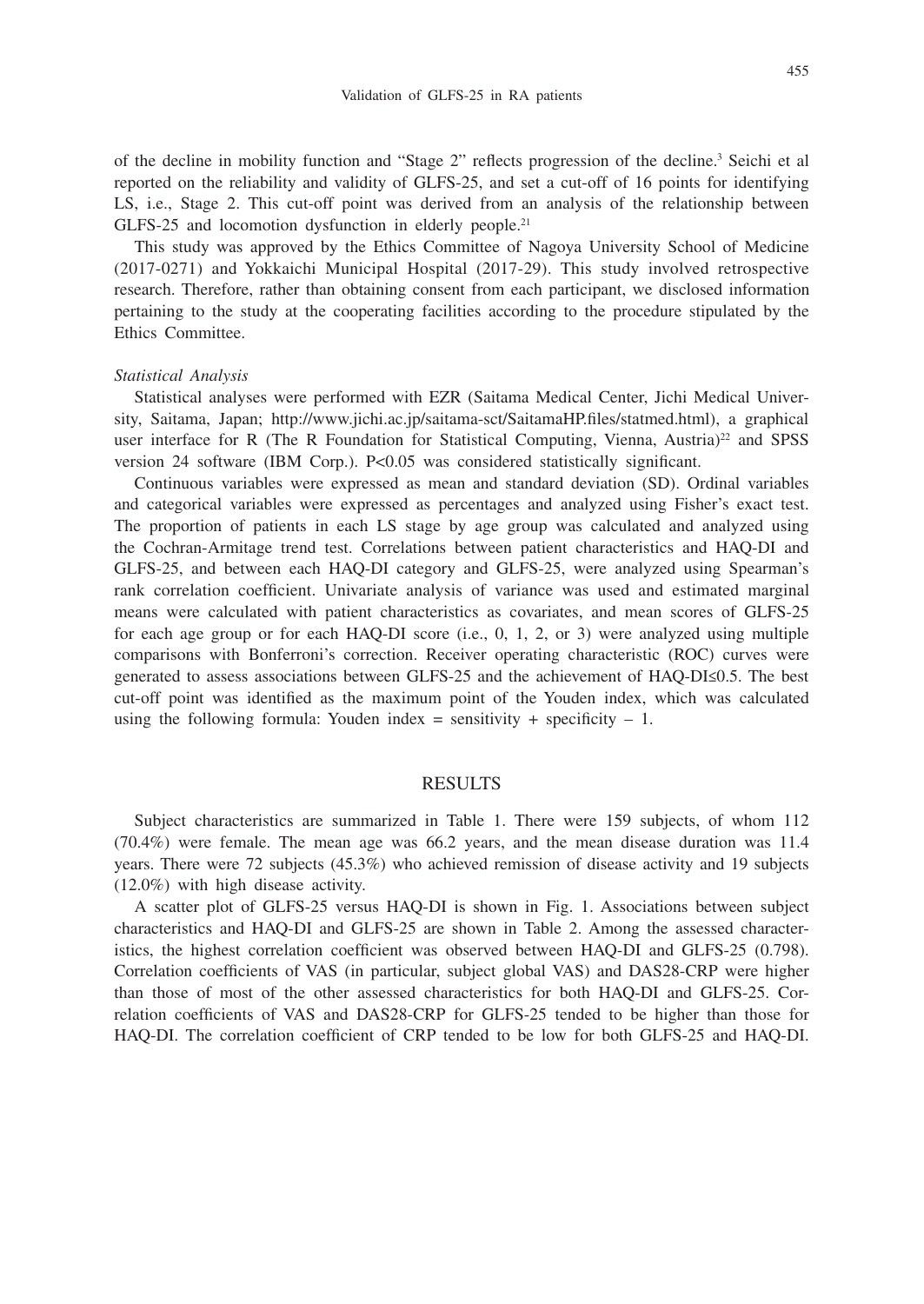| Variables                                                  |             | Total $(n=159)$     |
|------------------------------------------------------------|-------------|---------------------|
| Age (years)                                                | Mean $(SD)$ | 66.2 (12.0)         |
| Duration of disease (years)                                | Mean $(SD)$ | 11.4 $(9.3)$        |
| Sex, female $(\%)$                                         |             | 70.4                |
| Steinbrocker stage $(1/2/3/4)$ $(\%)$                      |             | 44.9/19.6/15.8/19.6 |
| Steinbrocker class (1/2/3/4) (%)                           |             | 48.1/38.0/13.3/0.6  |
| Prednisone use $(\% )$                                     |             | 52.2                |
| Prednisone dose (mg/day)                                   | Mean $(SD)$ | 4.9(3.8)            |
| Methotrexate use $(\%)$                                    |             | 61.6                |
| Methotrexate dose (mg/week)                                | Mean $(SD)$ | 8.6(3.4)            |
| Biologic use $(\%)$                                        |             | 15.7                |
| Rheumatoid factor (IU/ml)                                  | Mean $(SD)$ | 136.2 (448.4)       |
| $CRP$ (mg/dl)                                              | Mean $(SD)$ | 0.74(1.66)          |
| $MMP-3$ (ng/ml)                                            | Mean $(SD)$ | 141.8 (192.8)       |
| Swollen joint count                                        | Mean $(SD)$ | 1.2(2.3)            |
| Tender joint count                                         | Mean $(SD)$ | 2.9(5.1)            |
| Subject's assessment of pain VAS (mm)                      | Mean $(SD)$ | 27.5 (26.9)         |
| Subject's global assessment of disease activity VAS (mm)   | Mean $(SD)$ | 27.2(26.0)          |
| Physician's global assessment of disease activity VAS (mm) | Mean $(SD)$ | 22.2(22.3)          |
| DAS28-CRP                                                  | Mean $(SD)$ | 2.61(1.19)          |
| HAO-DI                                                     | Mean $(SD)$ | 0.48(0.72)          |
| 25-question Geriatric Locomotive Function Scale            | Mean $(SD)$ | 17.8(19.1)          |

**Table 1** Demographics and clinical characteristics of subjects

CRP, C-reactive protein; MMP-3, matrix metalloproteinase-3; VAS, visual analog scale; DAS28- CRP, 28-joint count Disease Activity Score using C-reactive protein; HAQ-DI, Health Assessment Questionnaire-Disability Index; SD, standard deviation.



Fig. 1 Scatter plot of the 25-question Geriatric Locomotive Function Scale (GLFS-25) (x axis) versus HAQ-DI (y axis) Each point corresponds to data from a single patient.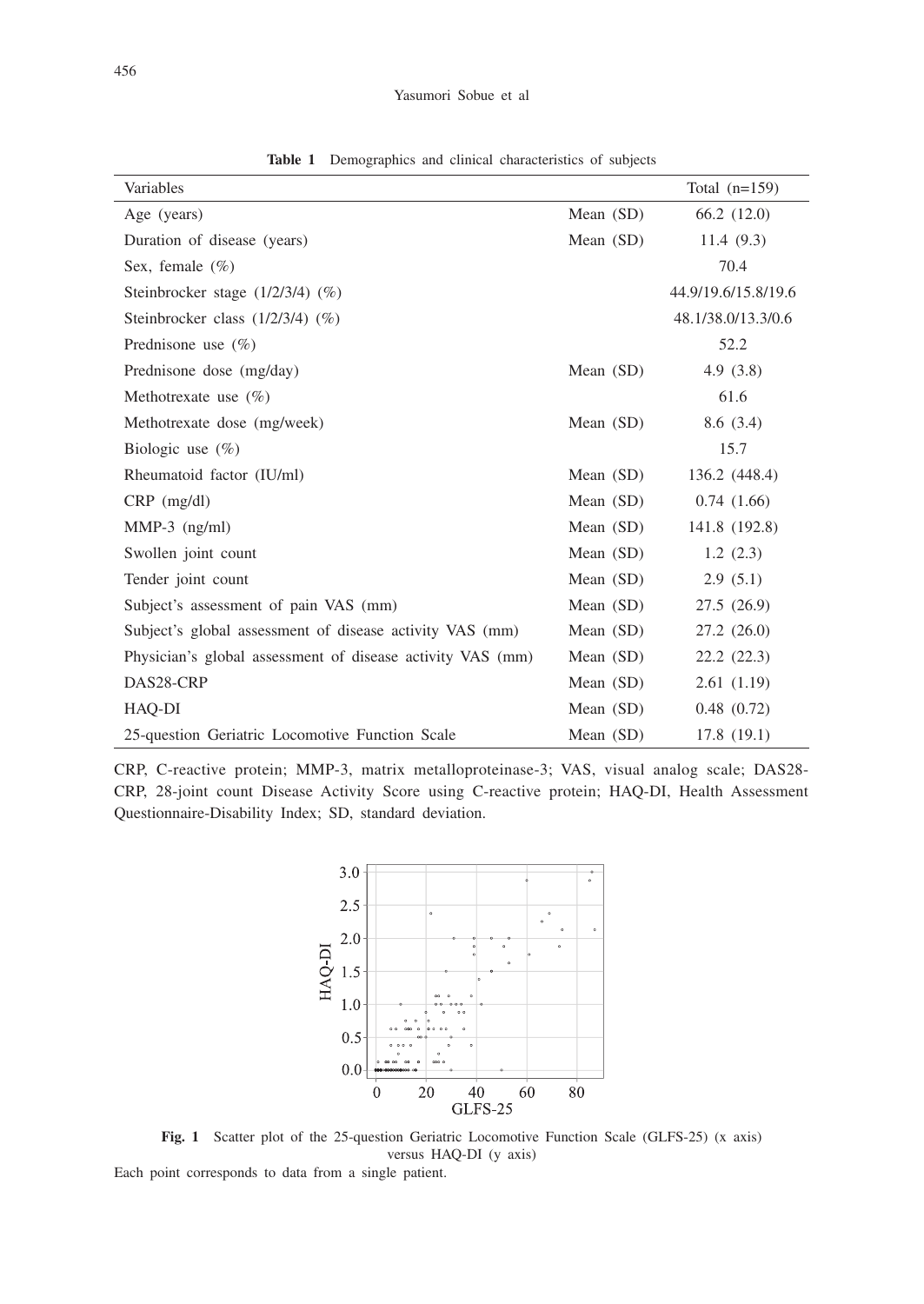|                                                               | HAQ-DI      |         | The 25-question Geriatric<br>Locomotive Function Scale |         |
|---------------------------------------------------------------|-------------|---------|--------------------------------------------------------|---------|
| Variables                                                     | $\mathbf r$ | p-value | $\mathbf{r}$                                           | p-value |
| Age (years)                                                   | 0.219       | 0.006   | 0.230                                                  | 0.004   |
| Duration of disease (years)                                   | 0.148       | 0.064   | 0.190                                                  | 0.016   |
| Steinbrocker stage (1/2/3/4)                                  | 0.182       | 0.022   | 0.241                                                  | 0.002   |
| Steinbrocker class (1/2/3/4)                                  | 0.419       | < 0.001 | 0.434                                                  | < 0.001 |
| Rheumatoid factor (IU/ml)                                     | 0.080       | 0.318   | 0.082                                                  | 0.303   |
| $CRP$ (mg/dl)                                                 | 0.199       | 0.012   | 0.279                                                  | < 0.001 |
| $MMP-3$ (ng/ml)                                               | 0.284       | < 0.001 | 0.373                                                  | < 0.001 |
| Swollen joint count                                           | 0.209       | 0.008   | 0.250                                                  | 0.001   |
| Tender joint count                                            | 0.274       | < 0.001 | 0.374                                                  | < 0.001 |
| Subject's assessment of pain VAS (mm)                         | 0.571       | < 0.001 | 0.660                                                  | < 0.001 |
| Subject's global assessment of disease<br>activity VAS (mm)   | 0.592       | < 0.001 | 0.687                                                  | < 0.001 |
| Physician's global assessment of disease<br>activity VAS (mm) | 0.561       | < 0.001 | 0.670                                                  | < 0.001 |
| DAS28-CRP                                                     | 0.493       | < 0.001 | 0.585                                                  | < 0.001 |
| HAQ-DI                                                        |             |         | 0.798                                                  | < 0.001 |
| The 25-question Geriatric Locomotive<br><b>Function Scale</b> | 0.798       | < 0.001 |                                                        |         |

**Table 2** Association between subject characteristics and HAQ-DI and the 25-question Geriatric Locomotive Function Scale

CRP, C-reactive protein; MMP-3, Matrix metalloproteinase-3; VAS, visual analog scale; DAS28-CRP, The 28 joint count Disease Activity Score using C-reactive protein; HAQ-DI, Health Assessment Questionnaire-Disability Index. Data represent Spearman's rank correlation coefficient (r). P<0.05 was considered statistically significant.

Fig. 2a shows the proportion of subjects in each LS stage by age group. The proportion of those in Stage 2 significantly increased from subjects aged ≤59 years to those aged ≥80 years (27.0% and 62.5%, respectively; p<0.001, Cochran Armitage trend test). Moreover, even after adjusting for sex and DAS28-CRP,<sup>10</sup> GLFS-25 scores tended to be higher with increasing age (Fig. 2b). The estimated marginal mean of GLFS-25 scores even for the younger age group exceeded 7 points (i.e., >Stage 1 of LS).

Table 3 shows correlation coefficients between each HAQ category and GLFS-25. All categories were positively and significantly correlated with GLFS-25. When comparing mean GLFS-25 scores by HAQ-DI score, and calculating estimated marginal means adjusted by age and sex, GLFS-25 scores tended to be higher as HAQ-DI scores increased in all HAQ categories. Fig. 3 shows GLFS-25 scores for the three HAQ categories with the highest correlation coefficients: 4. Walking; 6. Reaching; and 8. Other activities. Here too, the estimated marginal mean of GLFS-25 scores even for HAQ-DI score 0 exceeded 7 points.

Using ROC analysis, we detected significant associations between GLFS-25 and the achievement of HAQ-DI≤0.5 (Fig. 4a). The area under the ROC curve was 0.924 (95%CI: 0.884–0.964)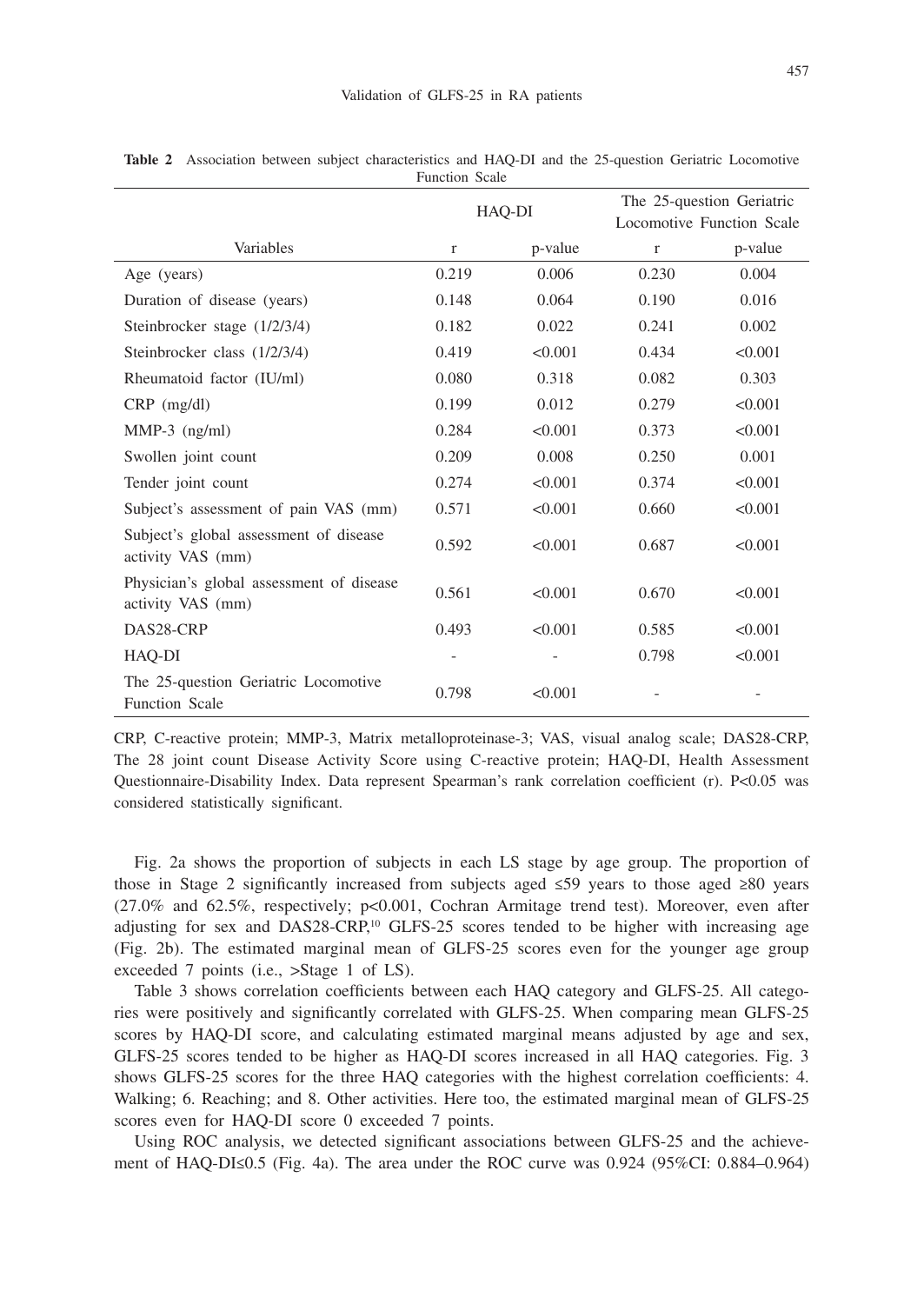#### Yasumori Sobue et al

for GLFS-25, and the best cut-off was 20 points (sensitivity, 81.1%; specificity, 89.6%). Fig. 4b shows the proportion of subjects in each LS stage by HAQ-DI. Proportions of subjects in Stage 1 and Stage 2 among those with HAQ-DI ≤0.5 were 31.1% and 17.9% respectively.





**Fig. 2a:** GLFS-25 <7 points, Stage 0; 7-15 points, Stage 1; ≥16 points, Stage 2. (\*) P<0.001 by Cochran Armitage trend test.

**Fig. 2b:** Univariate analysis of variance adjusted by sex and DAS28-CRP, and multiple comparisons with Bonferroni's correction. (\*\*) P<0.05. Error bars represent 95% confidence intervals. The bar indicates 7 points. Number of patients by age: ≤59 years, n=37; 60–69 years, n=54; 70–79 years, n=52; ≥80 years, n=16.

|                          | Total $(n=159)$ |  |
|--------------------------|-----------------|--|
|                          | $\mathbf{r}$    |  |
| 1. Dressing and grooming | 0.673           |  |
| 2. Arising               | 0.698           |  |
| 3. Eating                | 0.666           |  |
| 4. Walking               | 0.708           |  |
| 5. Hygiene               | 0.657           |  |
| 6. Reaching              | 0.717           |  |
| 7. Gripping              | 0.633           |  |
| 8. Other activities      | 0.751           |  |

**Table 3** Relationship between each HAQ category and the 25-question Geriatric Locomotive Function Scale

Response coding scores are: "without any difficulty" =0, "with some difficulty" =1, "with much difficulty" =2, "unable to do" =3. Data represent Spearman's rank correlation coefficient (r). P<0.05 was considered statistically significant. All p-values are p<0.001.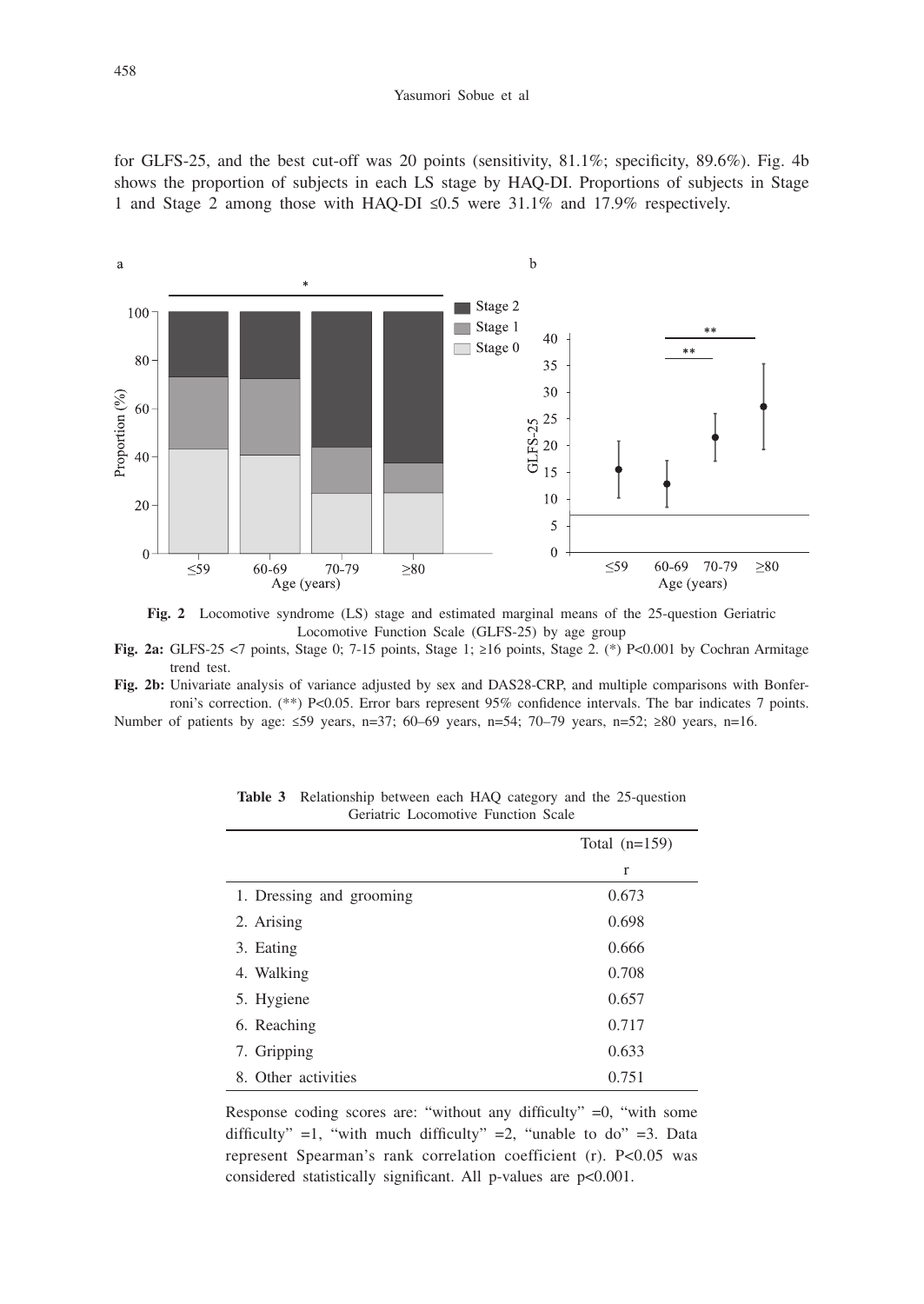

**Fig. 3** Estimated marginal means of the 25-question Geriatric Locomotive Function Scale (GLFS-25) by HAQ score, using univariate analysis of variance adjusted by age and sex,

and multiple comparisons with Bonferroni's correction

- **Fig. 3a:** "Walking": HAQ-DI score 0, n=112; 1, n=29; 2, n=12; 3, n=6.
- **Fig. 3b:** "Reaching": HAQ-DI score 0, n=96; 1, n=38; 2, n=16; 3, n=9.

**Fig. 3c:** "Other activities": HAQ-DI score 0, n=102; 1, n=32; 2, n=13; 3, n=12.

Error bars represent 95% confidence intervals. The bar indicates 7 points. (\*) P<0.05.



**Fig. 4** ROC curves for the 25-question Geriatric Locomotive Function Scale and achievement of HAQ-DI≤0.5, and Locomotive syndrome (LS) stage by HAQ-DI

**Fig. 4a:** Black dots indicate cut-off points. Area under the ROC curve: 0.924 (95%CI: 0.884–0.964); 81.1% sensitivity and 89.6% specificity for a cut-off of 20 points.

**Fig. 4b:** GLFS-25 <7 points, Stage 0; 7–15 points, Stage 1; ≥16 points, Stage 2. (\*) P<0.001 using Fisher's exact test.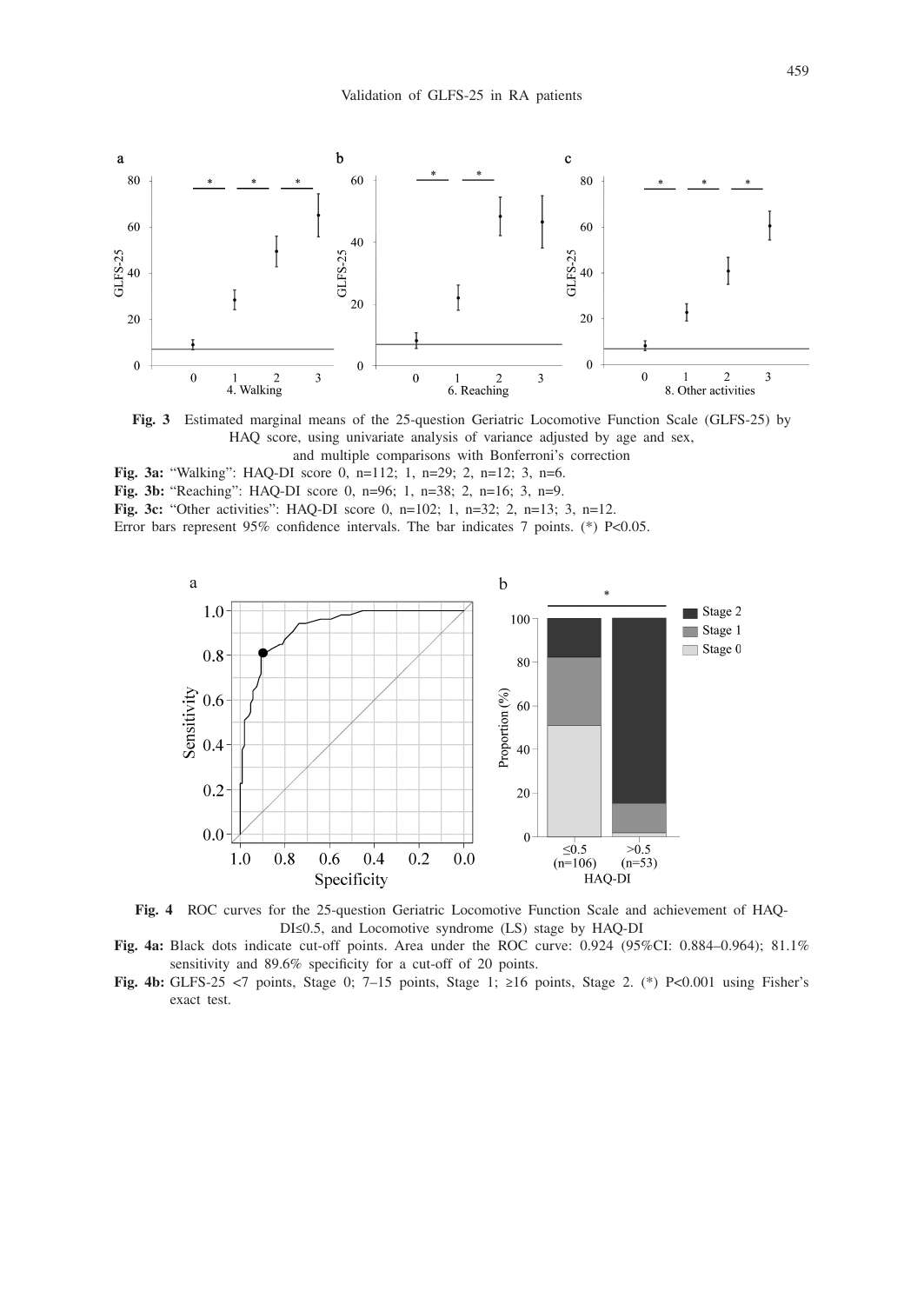### DISCUSSION

In this study, we validated the use of GLFS-25 in patients with RA by comparing it with HAQ-DI. Specifically, we found that GLFS-25 was positively and significantly correlated with HAQ-DI. The cut-off point of GLFS-25 corresponding to functional (HAQ) remission (i.e., 20 points) was higher than that for developing LS (i.e., Stage 2 of LS, 16 points).<sup>21</sup>

The proportion of people with LS reportedly increase with age (i.e., 4.6% in 40s, 7.8% in 50s,  $12.0\%$  in 60s and  $24.5\%$  in 70s).<sup>6</sup> In the present study, which targeted patients with RA, the proportion of subjects in Stage 2 (i.e., which reflects  $LS<sup>21</sup>$ ) also increased in proportion to age (Fig. 2a). Moreover, the proportion of those with LS was higher than that of the Japanese general population described above<sup>6</sup> for each age group. This suggests that when considering the possibility of LS in patients with RA, the susceptibility to LS as well as age should be accounted for.

The cut-off point of GLFS-25 for HAQ remission in patients with RA is higher than that for developing LS. This suggests that even patients who achieve functional remission could potentially develop LS. Moreover, the mean GLFS-25 score even in the younger age group (Fig. 2b) or for HAQ-DI score 0 (Fig. 3) exceeded 7 points (i.e., >Stage 1 of LS), which marks the beginning of the decline in mobility function. Thus, patients with RA are likely susceptible to develop LS, and thus proper interventions should be considered.

LS is related to quality of life,  $23,24$  and regular exercise habits during the middle-age years can prevent LS later on.25 This highlights the importance of suppressing the disease activity of RA early on in order to allow these patients to exercise without pain from a younger age. Helpful strategies for preventing LS include one-leg stands and squats, which are recommended by the Japanese Orthopedic Association (https://locomo-joa.jp), as well as back muscle strengthening exercises.26

The correlation between HAQ-DI and GLFS-25 was the strongest among assessed variables (Table 2). When the contents of HAQ and GLFS-25 are considered in detail, 9 of 20 questions in HAQ (Question No. 1, 3, 4, 8, 9, 10, 12, 18, and 20) and 10 of 25 questions in GLFS-25 (Question No. 5, 6, 8, 9, 10, 11, 12, 15, 16, and 20) are very similar.<sup>15,21</sup> In terms of differences between GLFS-25 and HAQ, questions in the HAQ tend to focus more on upper limb movements. On the other hand, questions in GLFS-25 that have no counterparts in the HAQ relate to, e.g., body pain, social activities, and anxiety about the future. Pain is related to VAS and DAS28-CRP and results in functional disability. Thus, it is understandable that correlation coefficients of VAS and DAS28-CRP were higher, and when comparing GLFS-25 and HAQ-DI, correlation coefficients of VAS and DAS28-CRP for GLFS-25 were higher than those for HAQ-DI (Table 2). Interestingly, the correlation coefficient of CRP tended to be low for both GLFS-25 and HAQ-DI, suggesting that even if CRP is suppressed, existing pain and disability affect the evaluation of physical function using GLFS-25 and HAQ-DI.

This study has several limitations. First, this study was conducted at only one facility and had a limited study duration. Future studies that follow patients with RA longitudinally will be helpful in further elucidating relationships between RA and LS. Second, we did not obtain information regarding the history of surgery or detailed treatments. However, we did obtain information regarding MTX and PSL use and DAS28-CRP, which are important factors in the evaluation of RA. Third, tests for locomotive functions, such as the stand-up test and the two-step test, were not performed. Finally, given the small sample size and single facility design, our results may not reflect the general RA population. Studies that involve a larger population will be important to validate the cut-off point for GLFS-25 determined in this study.

The results of our study indicate two perspectives. They suggest that patients with RA are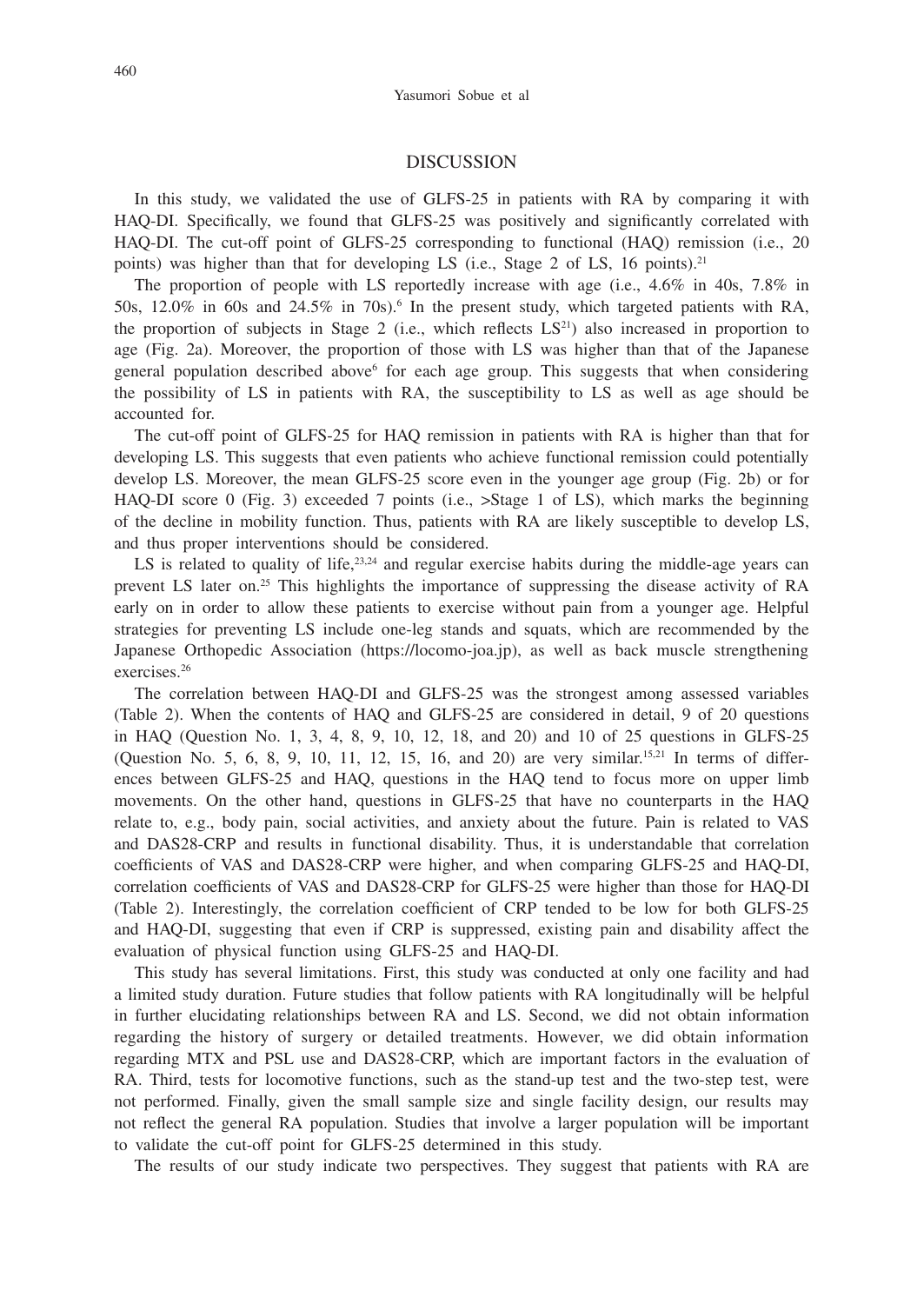susceptible to LS. Females are more prone to develop osteoporosis and a weakening of lower limb muscles. Thus, they may be more likely to develop LS.<sup>3,7</sup> Since RA is more common in females than in males, the background of patients with RA may reflect the susceptibility to LS, regardless of whether they achieve remission or not. Further studies will be needed to determine whether there is gender specificity for susceptibility to LS in patients with RA. Secondly, we suggest that, when possible, rheumatologists should use the GLFS-25 to screen for LS in patients with RA and consider proper interventions against LS at an appropriate stage. In this regard, an intervention study aimed at preventing LS by exercise in patients with RA may be informative. In addition to aiming for RA remission, LS remission should also be set as a treatment goal.

In conclusion, GLFS-25 and HAQ-DI were positively and strongly correlated in patients with RA. The cut-off point of GLFS-25 corresponding to HAQ remission (HAQ-DI $\leq 0.5$ ) was 20 points, which is higher than the cut-off point for developing LS (i.e., 16 points). These findings suggest that patients with RA are susceptible to LS, requiring future studies of gender effect and intervention for preventing LS in patients with RA.

### ACKNOWLEDGMENTS

We thank Ms. Sachiko Kato for her assistance with information collection.

## CONFLICT OF INTEREST

None to report.

## **REFERENCES**

- 1. Smolen JS, Aletaha D, Bijlsma JW, et al. Treating rheumatoid arthritis to target: recommendations of an international task force. *Ann Rheum Dis*. 2010;69(4):631–637.
- 2. Nakamura K. A "super-aged" society and the "locomotive syndrome." *J Orthop Sci*. 2008;13(1):1–2.
- 3. Nakamura K, Ogata T. Locomotive syndrome: definition and management. *Clin Rev Bone Miner Metab*. 2016;14:56–67.
- 4. Nakamura K. The concept and treatment of locomotive syndrome: its acceptance and spread in Japan. *J Orthop Sci*. 2011;16(5):489–491.
- 5. Yoshimura N, Muraki S, Oka H, et al. Prevalence of knee osteoarthritis, lumbar spondylosis, and osteoporosis in Japanese men and women : the research on osteoarthritis/osteoporosis against disability study. *J Bone Miner Metab*. 2009;27(5):620–628.
- 6. Seichi A, Kimura A, Konno S, Yabuki S. Epidemiologic survey of locomotive syndrome in Japan. *J Orthop Sci*. 2016;21(2):222–225.
- 7. Yoshimura N, Muraki S, Nakamura K, Tanaka S. Epidemiology of the locomotive syndrome: the research on osteoarthritis/osteoporosis against disability study 2005–2015. *Mod Rheumatol*. 2017;27(1):1–7.
- 8. Ohsawa T, Yanagisawa S, Shiozawa H, et al. Relationship between knee osteoarthritis and the locomotive syndrome risk tests: a cross-sectional study. *J Orthop Sci*. 2016;21(4):512–516.
- 9. Kato E, Sawada T, Tahara K, et al. The age at onset of rheumatoid arthritis is increasing in Japan: a nationwide database study. *Int J Rheum Dis*. 2017;20(7):839–845.
- 10. Izawa N, Hirose J, Fujii T, et al. The utility of 25-question Geriatric Locomotive Function Scale for evaluating functional ability and disease activity in Japanese rheumatoid arthritis patients: a cross-sectional study using NinJa database. *Mod Rheumatol*. 2018:1–7.
- 11. Aletaha D, Neogi T, Silman AJ, et al. 2010 Rheumatoid arthritis classification criteria: an American College of Rheumatology/European League Against Rheumatism collaborative initiative. *Arthritis Rheum*. 2010;62(9):2569–2581.
- 12. Prevoo MLL, van'T Hof MA, Kuper HH, van Leeuwen MA, van de Putte LB, van Riel PL. Modified